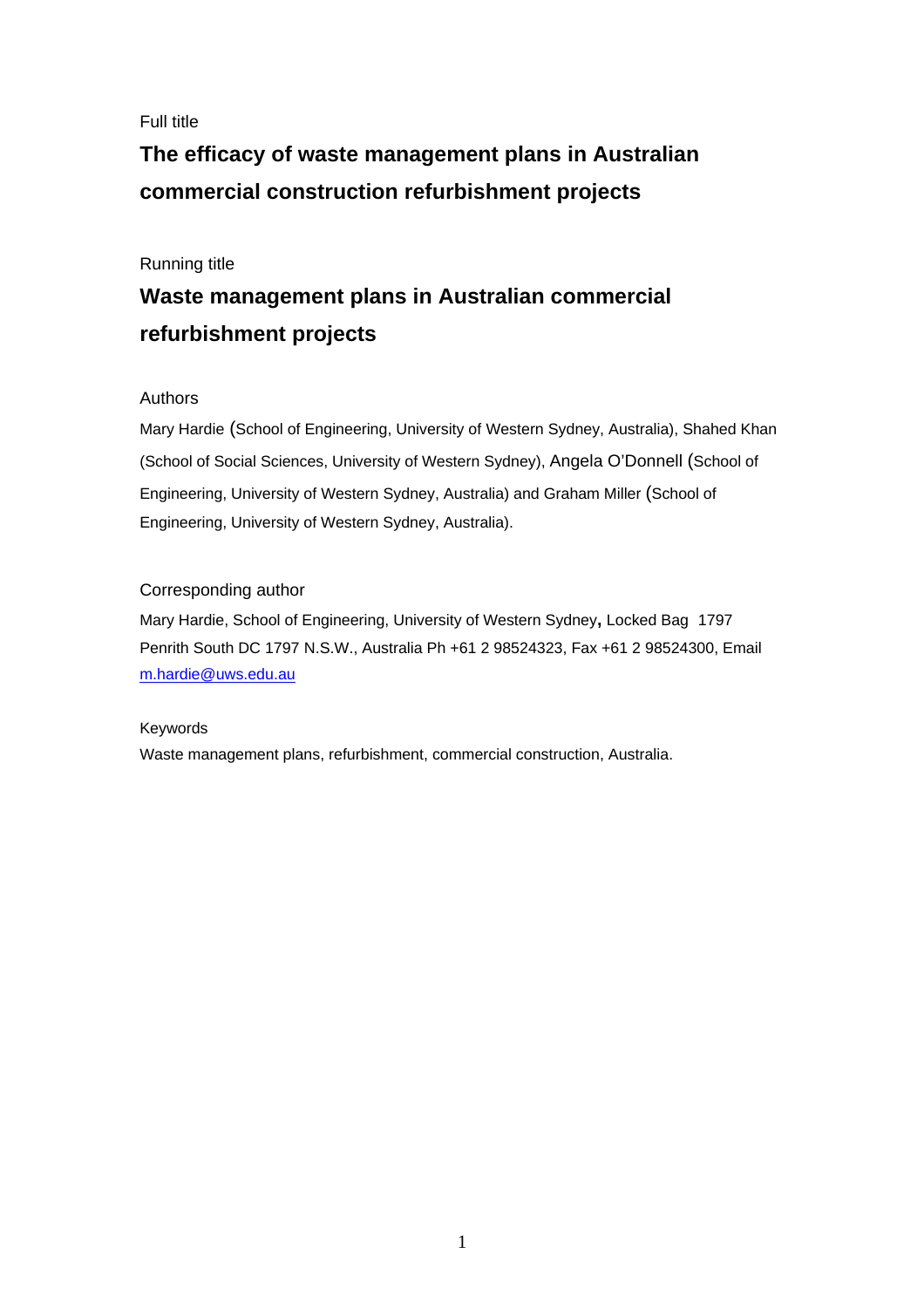# **The efficacy of waste management plans in Australian commercial construction refurbishment projects**

## **ABSTRACT**

Renovation and refurbishment of the existing commercial building stock is a growing area of total construction activity and a significant generator of waste sent to landfill in Australia. A written waste management plan (WMP) is a widespread regulatory requirement for commercial office redevelopment projects. There is little evidence, however, that WMPs actually increase the quantity of waste that is ultimately diverted from landfill. Some reports indicate an absence of any formal verification or monitoring process by regulators to assess the efficacy of the plans. In order to gauge the extent of the problem a survey was conducted of twenty four consultants and practitioners involved in commercial office building refurbishment projects to determine the state of current practice with regard to WMPs and to elicit suggestions with regard to ways of making the process more effective. Considerable variation in commitment to recycling policies was encountered indicating a need to revisit waste minimisation practices if the environmental performance of refurbishment projects is to be improved.

**Keywords: Waste management plans, refurbishment, commercial construction, Australia.** 

### **INTRODUCTION**

Australian office building markets in most major cities can be described as mature as they have a high proportion of older buildings. This is most evident in Sydney where the average age of commercial buildings is 28 years and the average time since initial construction or the last refurbishment is 19 years (Jones Lang LaSalle, 2005). On the assumption that office buildings usually require a major refurbishment every 20 to 25 years, it can be expected that commercial refurbishment activity is likely to be a significant portion of overall construction activity for the foreseeable future. In March 2006, the Sydney Central Business District contained 4.67 million square metres of office space and another 4.94 million square metres was spread throughout suburban Sydney (CB Richard Ellis Pty.Ltd., 2006). Almost 0.7 million square metres of the total was occupied by government. One of the experts interviewed for this study estimated that a 1000 square metre office refurbishment is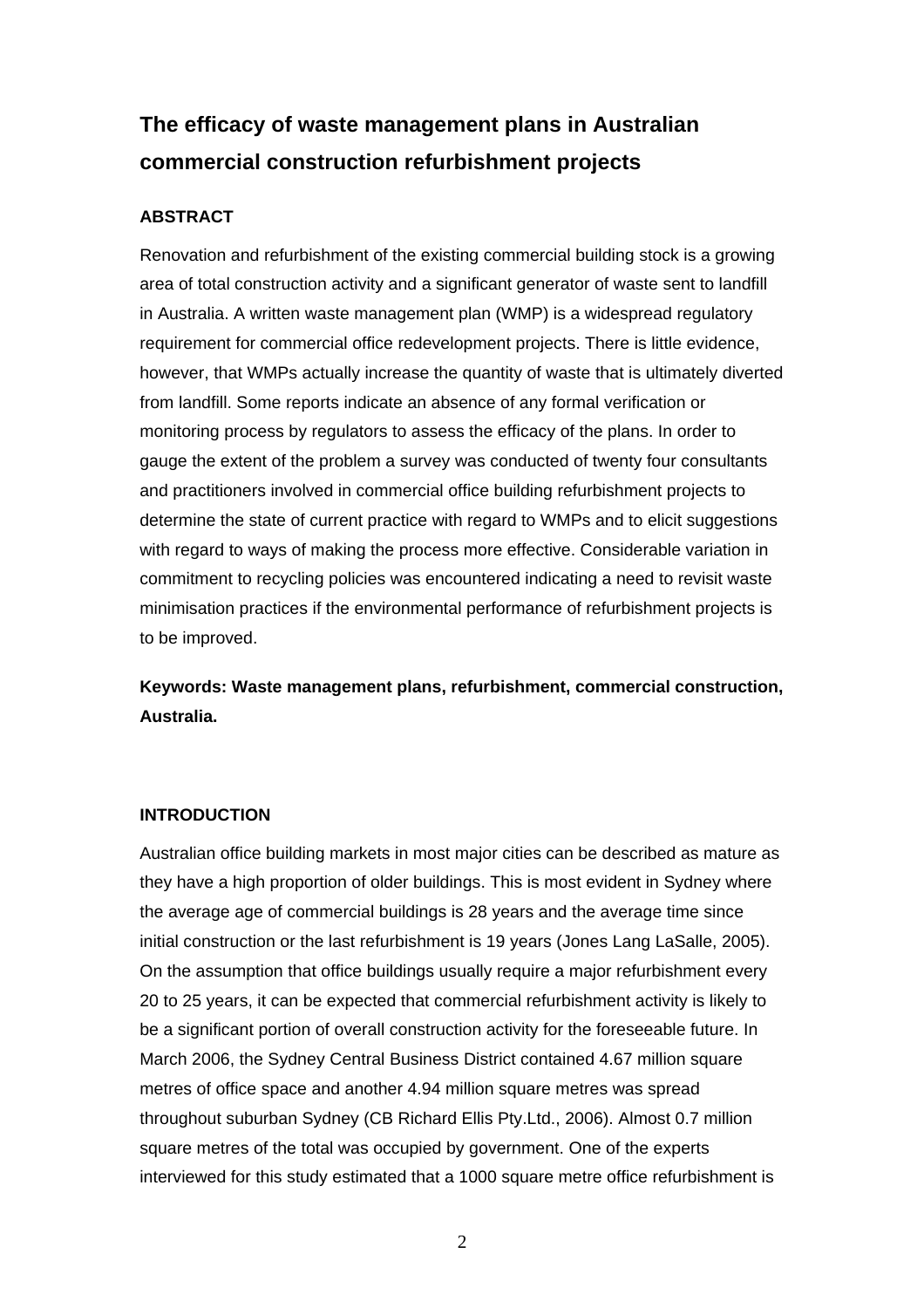likely to generate an average of 130 cubic metres of waste. The extent of this activity alone suggests that waste minimisation strategies for commercial refurbishment projects may have the potential to contribute to significant environment benefits and to result in a more efficient delivery of commercial office space. It should also be noted that overseas studies have demonstrated the sustainability benefits of office refurbishment when compared to new building (Anderson and Mills, 2002).

Waste Management Plans (WMPs) have been a standard requirement for most significant development in the majority of Australian local government areas for some time (McDonald and Smithers, 1998). It is not clear, however, that WMPs are having the intended environmental effect of increasing the percentage of construction waste diverted from landfill beyond the impact that market forces and social goals alone might generate. If market or social forces can drive increasing rates of reuse and recycling (Lingard *et al.* 2001; Lingard et al. 2000; Teo and Loosemore 2001), then it is possible that the regulatory requirement for WMPs is largely redundant.

The cost effectiveness of waste management strategies is an area that has been covered only infrequently in the construction academic literature (Mills *et al.* 1999; Faniran and Caban, 1998; Seydel *et al.* 2002). This paper reports on findings from research on waste management strategies. The research included a literature review of currently effective waste management methodologies. Following on from that research, a survey of industry experts aimed at gaining an understanding of the current state of practice in commercial building refurbishments in Australia.

#### **POTENTIAL MECHANISMS**

A search of the available literature revealed several possible mechanisms for dealing with construction waste streams from demolition and refurbishment projects. This section reports on a range of approaches that have been successfully applied overseas. The relevance of these approaches to the Australian context is also commented on.

#### PRE-DEMOLITION AUDITS

The United Kingdom's Building Research Establishment uses pre-demolition audits in a system known as SMARTwaste (BRE 2006) to determine the reuse potential of construction waste (McGrath 2001). The audit process provides a list of key demolition products that can be assessed using a reclamation valuation survey. Markets are identified for recycled and recovered material, valuations given and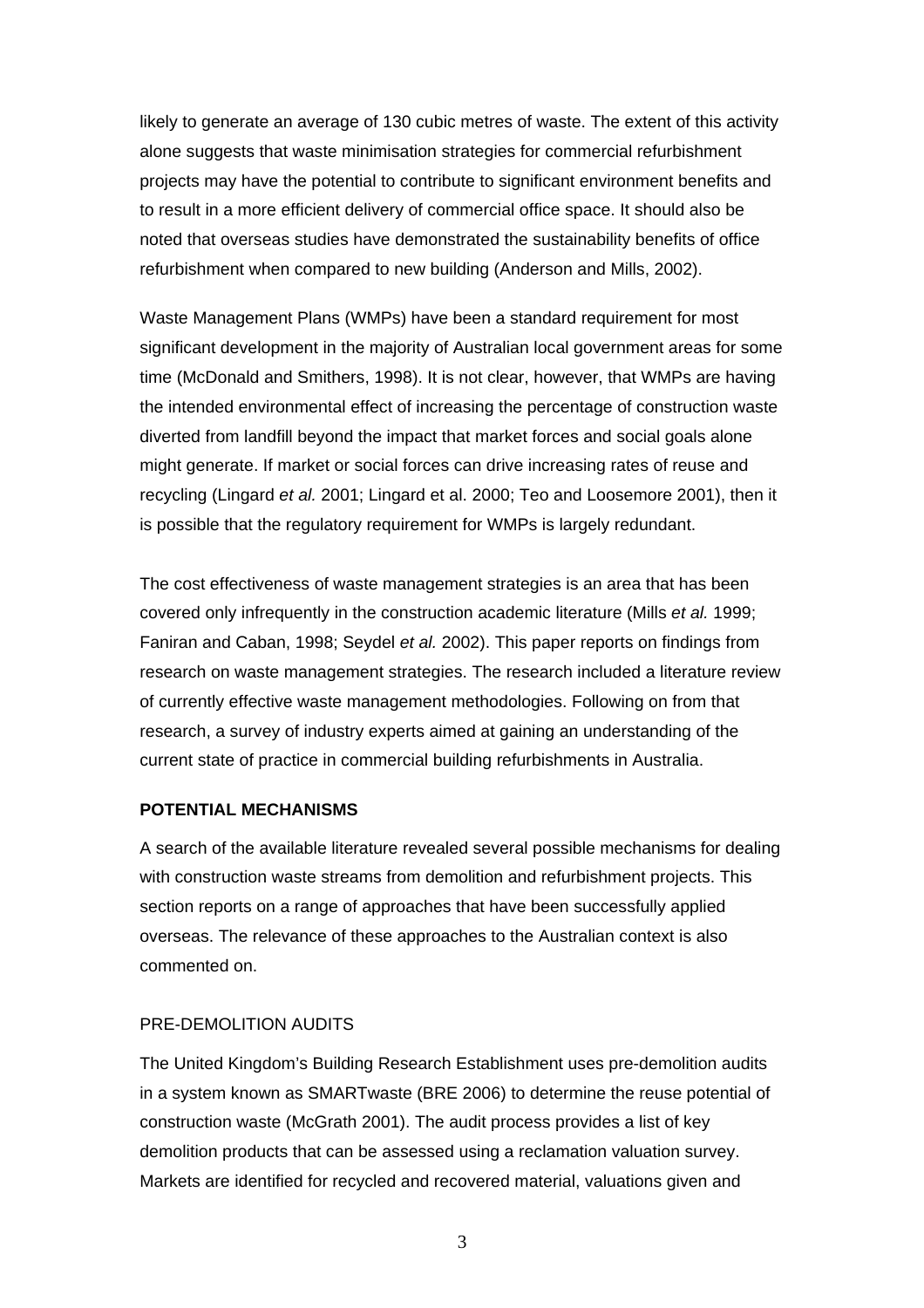segregation methods recommended. Audits are carried out by experienced consultants who are able to encourage 'best practice' to spread throughout the industry. The principal difficulty encountered in this approach is inaccurate documentation of the existing building which can make assessment of quantities and materials problematic (Hurley, 2004). Kwan *et al*. (2001) also report on work being carried out by organisations such as Construction Industry Research and Information Association (CIRIA) to develop tools for predicting and measuring waste from construction generally. While SMARTwaste and similar projects are able to operate as a nationwide system in the UK, this would be unlikely to be successfully replicated in Australia because of distances between its major urban centres, not to mention the variation between State laws. The availability of a reclamation market for a certain product in Perth, for example, would be of little use to renovators in Brisbane. A similar system in Australia would almost certainly need to be state or city based though nationally interlinked.

#### MATERIAL RECOVERY NOTES

Another concept which has achieved some success in the UK is that of Material Recovery Notes (MRN). These notes represent an attempt to extend the earlier recycling industry idea of attaching Packaging Recovery Notes to reclaimed materials. MRNs encourage closed loop management of materials rather than 'one life accounting' (Hurley and Hobbs, 2003). As such they emphasise the need for manufacturers to have a salvage and recovery system in place for all items which they introduce to the market. By placing the responsibility for the whole life cycle of a product on the product's producer MRNs encourage an eco-system approach to the built fabric of a city as envisaged by the proponents of construction ecology (Kibert 2000). While considerable advances have been made in recent years there are still several common building materials for which there are very few end of life options available in Australia. A striking example is painted plasterboard from renovations and demolitions. In Europe and North America this material issue is receiving much attention (Malin 2006) but in Australia the only current option for used plasterboard is pulverising for use as gypsum in landscaping works and even this is not a widely used practice.

#### KEY DEMOLITION PRODUCTS

As a follow up to the success of pre-demolition audits and MRNs, the UK Department of Trade and Industry is funding a project known as BE AWARE - Built Environment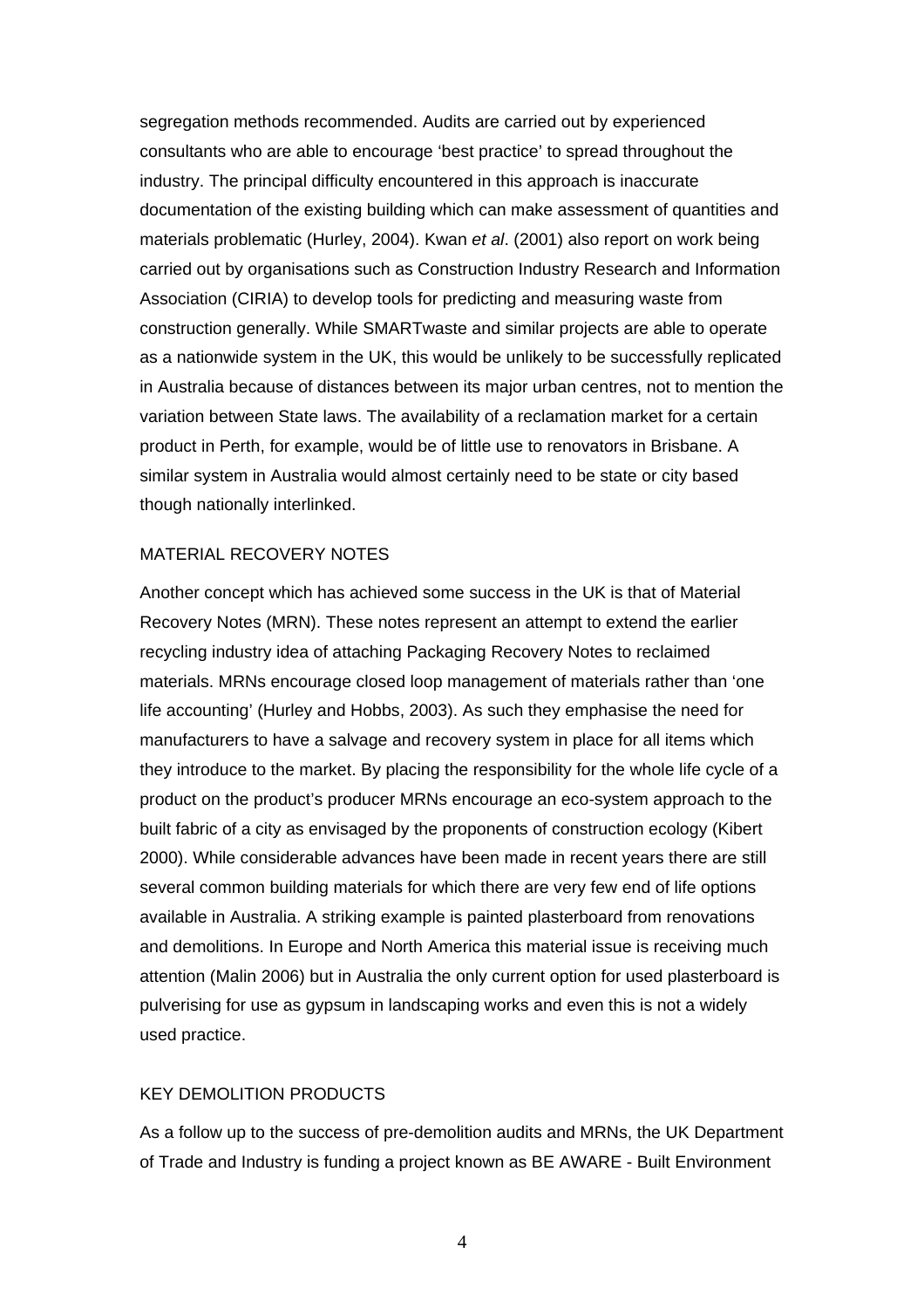Action on Waste Awareness and Resource Efficiency – which aims to help construction product manufacturers to make more efficient use of materials and processes by investigating the full range of their products' design, manufacture, installation, use and eventual disposal. Forty products are being studied in detail to see where waste can be reduced and energy saved.

A similar system has been developed in Singapore, known as the Building Waste Assessment Score (BWAS). Ekanayake and Ofori (2004) report that their ratings scheme can be used to predict waste inherent in different designs and therefore is a useful tool for contractors to use in planning for waste minimisation.

Client led initiatives can have a significant effect in this area and it is possible similarly targeted programs could be beneficial for Australian construction if encouraged and supported through government procurement programs.

### SIMULATION SOFTWARE

Chandrakanthi *et al.* (2002) have proposed using a simulation model to estimate the amount of waste likely to be produced by a particular project, quantify the recyclable fraction and optimise sorting procedures to ensure the practicality and profitability of recycling. The model enables the formulation of a waste plan for the project which draws on a broad spectrum of recycling information and previously achieved best practice. The accuracy of the information used ensures that waste management can be accounted for in the project schedule in a formal manner.

Shen *et al.* (2004) describes the process of Waste Management Mapping in a somewhat similar vein. It is demonstrated through case studies that good site management practices as well as control procedures on construction sites enables cross project comparisons. These comparisons can serve to identify areas to be targeted for improvement thereby effecting reduction of the overall volume of unrecovered waste.

#### INTERNET SITES

In line with the advances in and widespread adoption of information and communications technology (ICT), the use of internet sites has become an expanding area in construction waste minimisation. Internet sites now serve as material exchanges to trade materials and components from demolition and refurbishment sites. In the United States there are several sites set up by city or state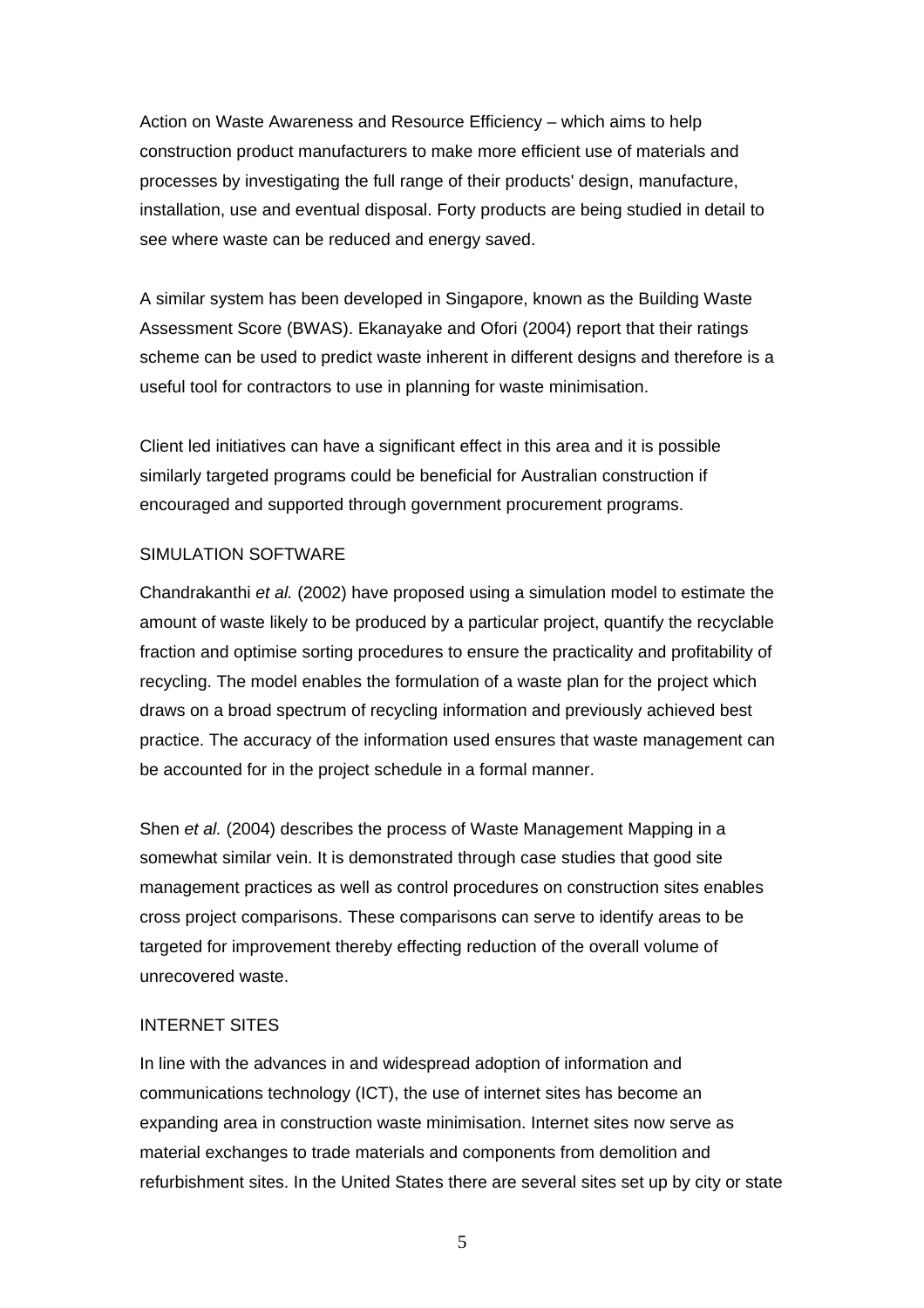authorities, which can direct potential recyclers to places which advertise the sale or removal at no cost of items from buildings being demolished or refurbished. Some examples include: California Integrated Waste Management Board at http://www.ciwmb.ca.gov/ConDemo/; West Virginia Materials Exchange at http://www.state.wv.us/swmb/exchange/ ; Delaware Recycling Exchange at http://www.demep.org/ ; and Kentucky Industrial Materials exchange at http://www.kppc.org/kime/ . These are locally based materials exchange systems which not only put potential buyers and sellers in contact with each other but also spread information on recycling potential of various materials and components. It is possible that similar systems would be successful in Australia as well. It may be argued, however, that the likelihood that matches will occur between those seeking to get rid of construction material and those seeking access to second hand materials and components would be proportional to the size of the market. As such the problem of requiring a critical volume of traffic for the idea to be self perpetuating is likely to be critical in smaller centres.

In summary, a review of international literature reveals that there currently exists a considerable variety of possible techniques for improving waste management performance in construction. In order to benefit from these examples, we first need to assess the currently prevalent situation within Australia.

In Australia, the principal mechanism for managing construction waste tends to be the Waste Management Plans (WMP). The following section traces how the requirement for WMPs in the building approval process in Australia has gradually evolved in a number of places since the early 1990s.

#### **WMPS IN AUSTRALIA**

All three levels of government in Australia have encouraged the use of WMPs and many private organisations have endorsed the practice as contributing to a more environmentally friendly construction industry.

## FEDERAL GOVERNMENT

One of the early initiatives driving the process of waste management was the WasteWise Construction Program developed by the Department of the Environment which ran between 1995 and 2001 (Andrews, 1998; ABS, 2003). This program was a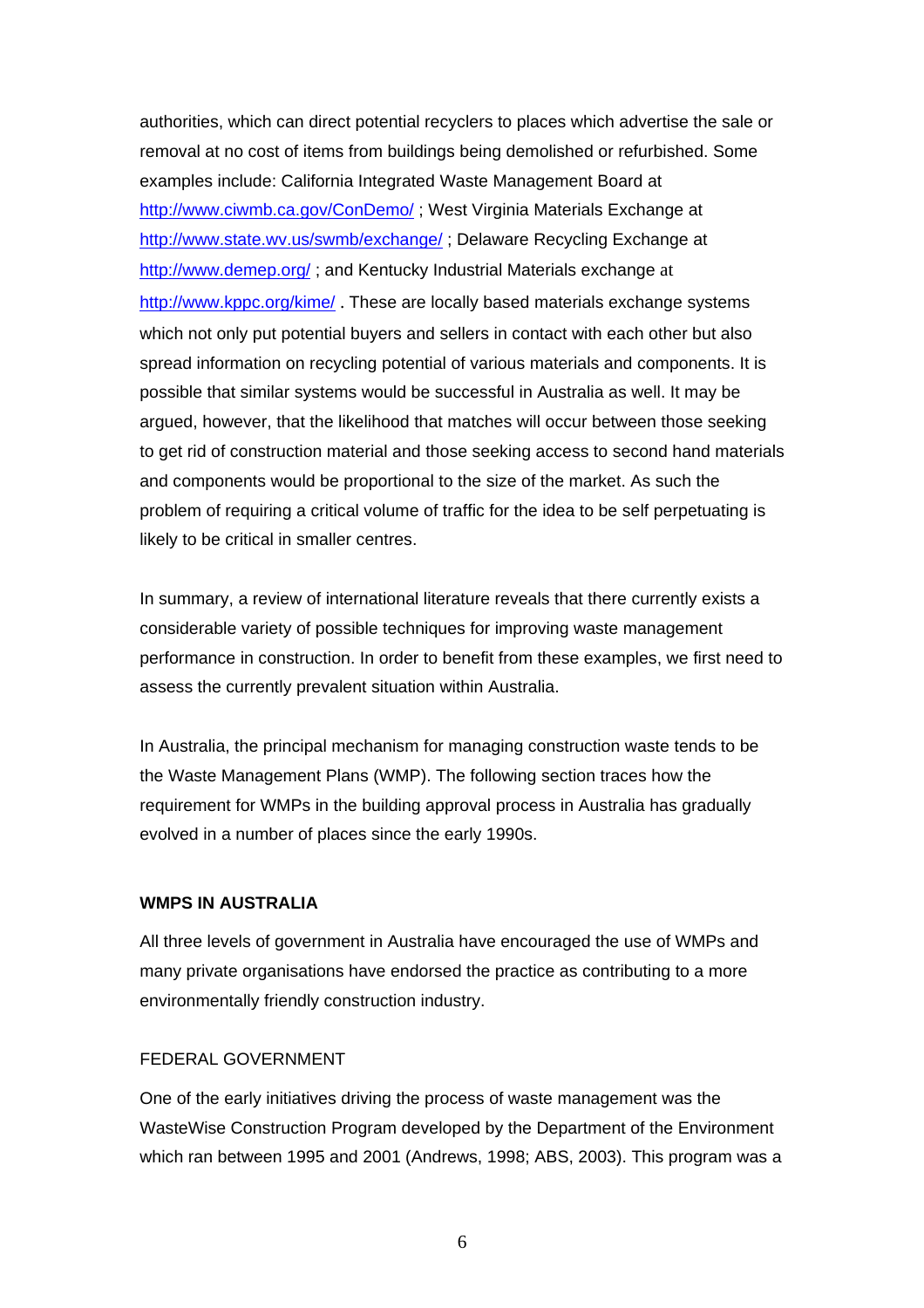partnership between the Commonwealth government and major companies and associations from the building and construction industry who had volunteered to be involved. Waste Reduction Guidelines were produced by the program in 2000. The guidelines specified as best practice both a Waste Management Plan (WMP) for a construction project as a whole, as well as WMPs for individual sub-contractors. A number of case studies were undertaken showing significantly improved rates of recycling of various materials and these case studies were publicised nationally.

#### STATE GOVERNMENT

At the State government level, the *New South Wales Waste Minimisation and Management Act 1995* provided a state-wide framework for waste minimisation generally. Regional Waste Boards were initiated to focus on various industries. A high level of construction activity leading up to the 'green' Olympic Games staged in Sydney in 2000 maintained a focus on waste minimisation. The 1995 Act was replaced by the *Waste Avoidance and Resource Recovery Act of 2001*, which established Resource NSW, in place of the earlier NSW Waste Boards and the State Waste Advisory Council. In 2003, Resource NSW was incorporated into the NSW Department of Environment and Heritage. One of the overall results of these legislative changes has been that in New South Wales, the process of obtaining development approval for building works now generally requires the submission of a Waste Management Plan. Depending on the size of the building project and the consent authority (body approving the application), the Waste Management Plan can take various forms. However, some kind of WMP is required for almost all nonresidential projects which trigger the requirement of a development approval.

Similar policy time frames are reflected in the other states. The Victorian Government established EcoRecycle Victoria in 1996. EcoRecycle published a *"Waste Wise Construction and Demolition Kit"* in 2004 which included waste minimisation plans. In 2005 the Victorian Government released a *"Towards Zero Waste Strategy".* Also, in 2005, EcoRecycle Victoria merged with the Sustainable Energy Authority of Victoria to form Sustainability Victoria. There appears to be some disquiet among committed recyclers in both NSW and Victoria about the apparent downgrading of the priority given to waste minimisation as evidenced by stand alone waste authorities being merged with larger, less targeted bodies.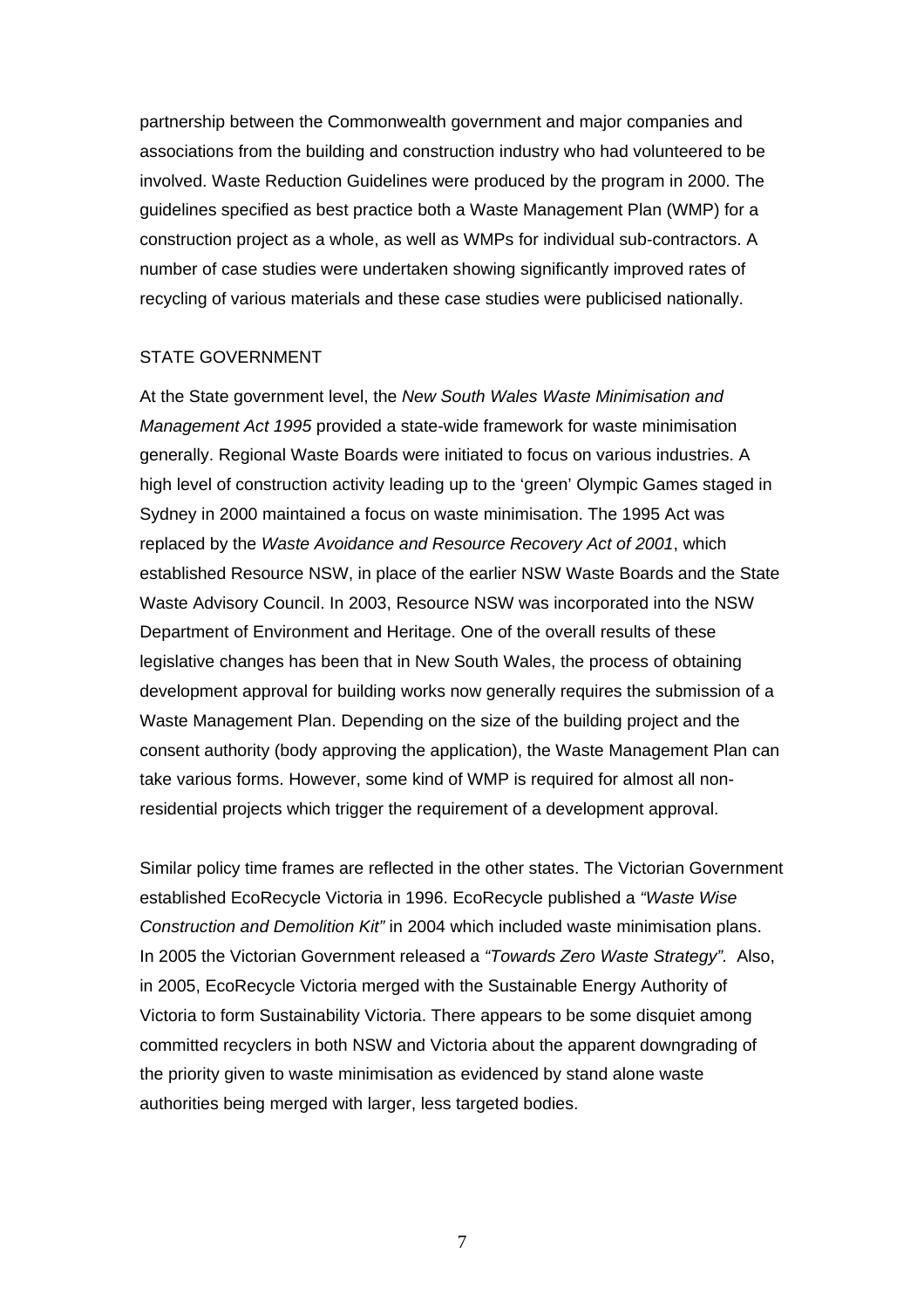The Queensland State Government introduced the "*Waste Management Strategy for Queensland"* in 1996. This strategy specified a waste recovery program be in place for any government building developments. In 1996, the Australian Capital Territory launched *"No Waste by 2010 - A Waste Management Strategy for Canberra".* In 1999 the "*Development Control Code for Best Practice Waste Management"* came into place. *Zero Waste South Australia* was established in 2003 to assist local councils in waste planning and to establish regional waste management strategies. There have been comparable developments in the other states and territories.

### LOCAL GOVERNMENT

Local government organisations have not been slow with their own initiatives. In 1995, the Western Sydney Regional Organisation of Councils developed a standard *Waste Not DCP* (Development Control Plan) as a tool for reducing construction and demolition waste during building projects. Most local councils have produced their own preferred format of WMP to be submitted with an application for Development Approval. There is little consistency in format or content required. Most councils also have extensive waste policies which indicate preferred practices. A recent example is the Council of the City of Sydney's extensive *Policy for Waste Minimisation in New Developments*, including Waste Management Plan templates for the demolition phase, construction phase and use of premises phase.

### OTHER ORGANISATIONS

The establishment of various rating systems for buildings has added further impetus to the move towards WMPs. The Green Building Council of Australia was established in 2002 and introduced the Green Star Environmental rating for buildings soon after. Internationally other green building councils are developing under the auspices of the World Green Building Council established in 1998.

As the above discussion suggests, WMPs have become the standard means of regulating construction waste minimisation in Australia. However, they seem to have been widely adopted despite there being little objective evaluation of their effectiveness as a tool to achieve improved levels of reuse and recycling in the industry. Meanwhile, considerable incentive nevertheless exists to divert waste from landfill and some of the drivers of such a move are listed in the following section.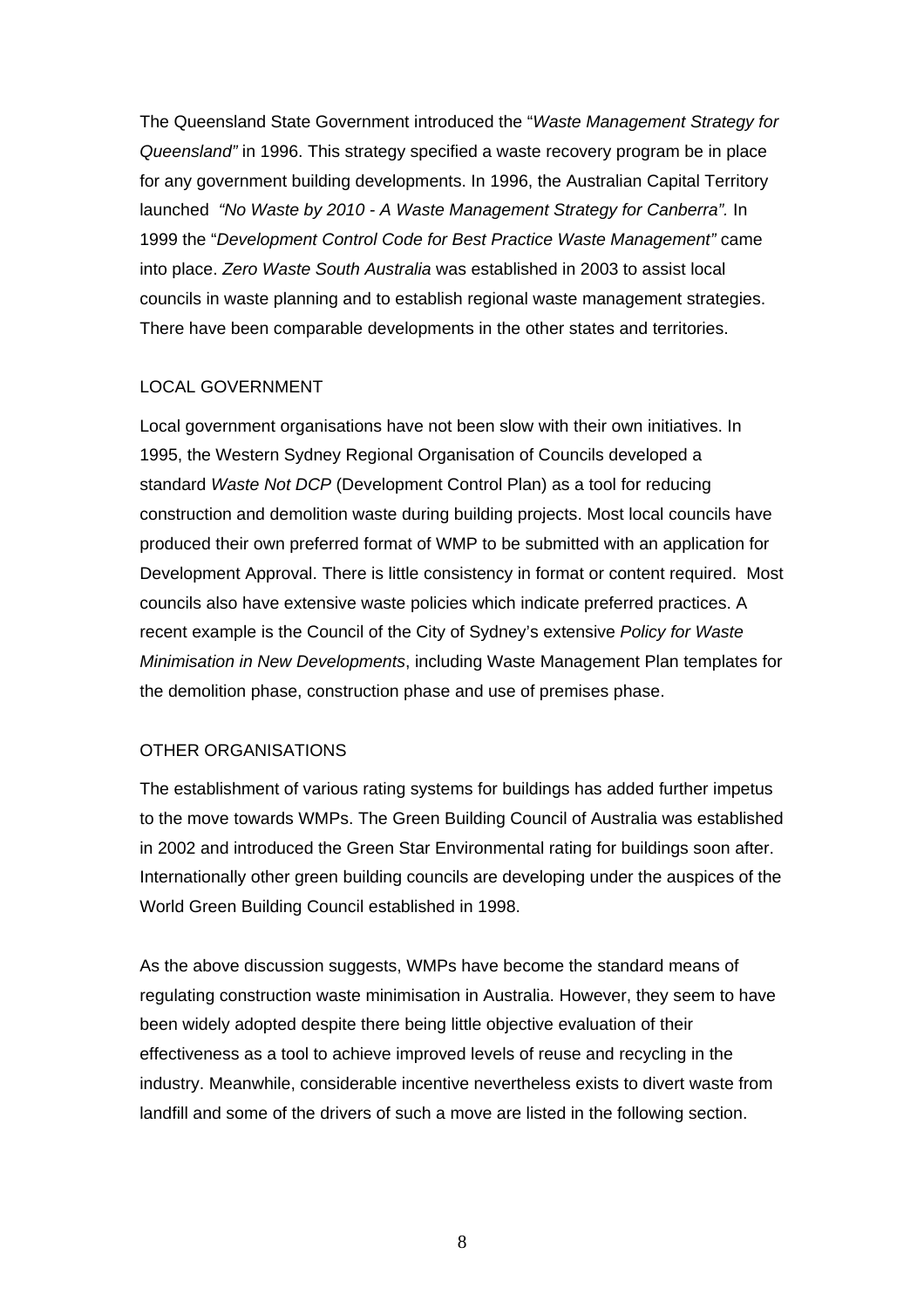#### **CURRENT DRIVERS**

Rising waste levies are currently providing an incentive to divert waste from landfill particularly in the more highly populated states. Table 1 shows a comparison of the four largest states. In general, potential cost effects of minimising waste are proving to be greater as the cost of disposal to landfill increases. Some of the rates shown represent sharp increases over recent years and the NSW administration, in particular, appears to be using the price mechanism to drive increased reuse and recycling. This is despite evidence from the UK Landfill Tax indicating that levies on waste sent to landfill have been largely ineffective in driving changes in waste management behaviour in construction (Martin and Scott, 2003).

## *Insert Table 1 here*

At the same time, however, as the price of landfill is increasing there has been a growth in the use of the various green rating schemes for commercial buildings. Increasingly companies are seeking to be listed on sustainable and ethical indexes and there is a consequent desire for 'green buildings'. This trend is also evidenced in the current federal Productivity Commission's Public Inquiry into Waste Generation and Resource Efficiency (Australian Government Productivity Commission 2006). The inquiry is not specific to the construction industry, however, a number of submissions have been made to the Inquiry from the construction sector. This reflects the fact that the construction and demolition industry accounts for 42% of solid waste generation in Australia (Productivity Commission Draft Report, 2006 pg17).

In recent years, industry bodies have also taken a strong interest in waste minimisation. For example, the Australian Institute of Building has published both a Corporate Statement of Commitment to waste reduction and a Waste Minimisation Code of Practice for members. Similarly, the list of criteria for judging the annual Professional Excellence Awards now includes waste minimisation

From the above discussion it can be seen that the issue of construction waste figures prominently on the public agenda, and Waste Management Plans have been required for most construction projects since the mid 1990's. Despite the widespread use of WMPs in their many formats there has been very little research into their efficacy with regard to realising their principle aims. Anecdotally, there is some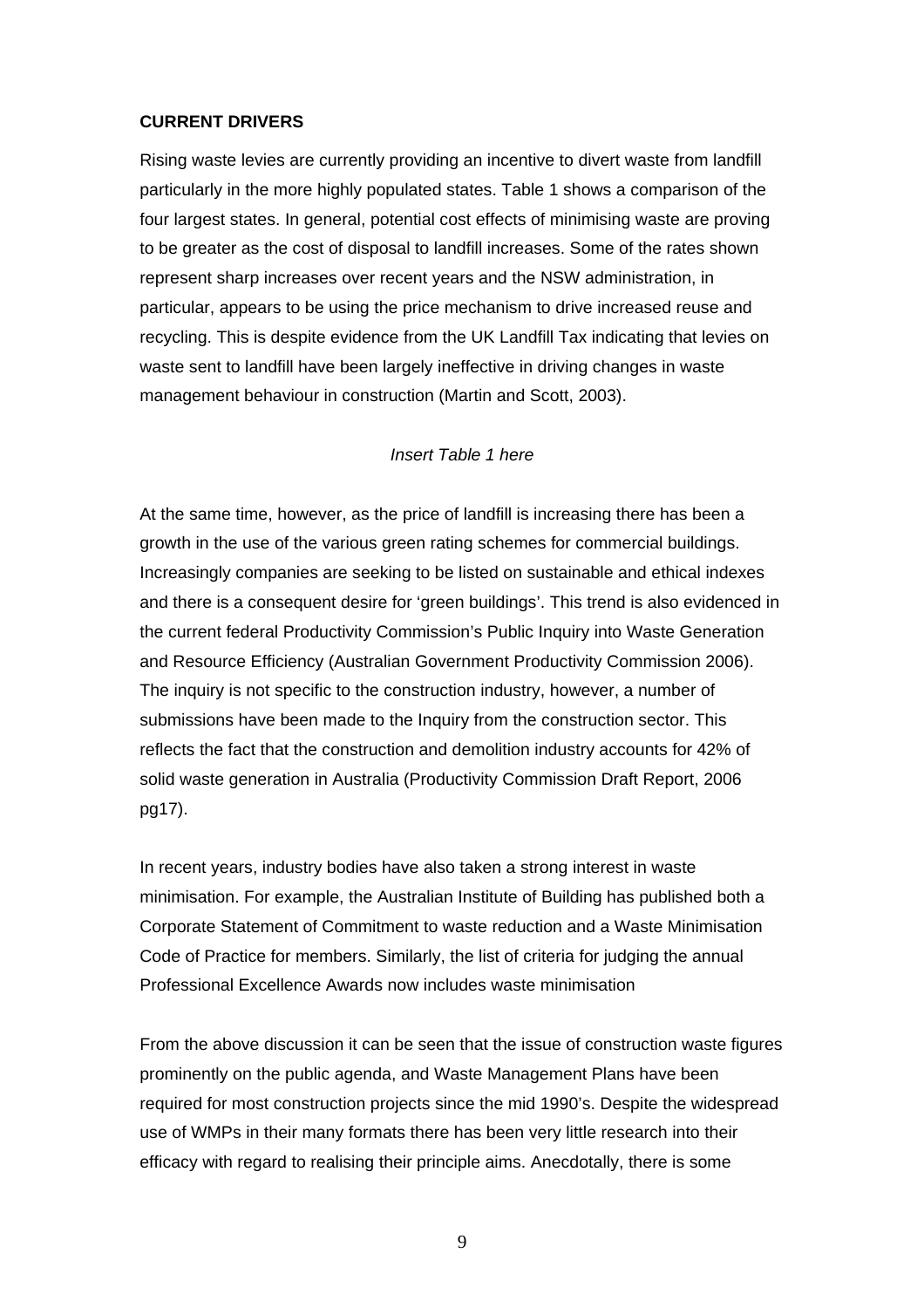dissatisfaction with the system and considerable scepticism within the industry about the value of WMPs in general.

It was in this context that it was decided to test the validity of WMPs by means of an expert survey of individuals involved in current commercial refurbishment projects.

### **THE SURVEY**

Twenty one expert individuals associated with the commercial refurbishment sector of the construction industry were interviewed. The experts were based in NSW, Victoria, Queensland and the ACT. Most had interstate experience and one had national responsibility for waste management issues in a large construction/property corporation. Most of the experts had more than ten years experience in the construction industry with fifty percent having more than twenty years experience. Those with fewer than ten years experience tended to be in positions such as site manager where they had day to day contact with waste minimisation issues. The expert group included seven consultants from the professions of quantity surveying, architecture, engineering and environmental consultancy and fourteen practitioners whose positions ranged from senior project managers to site managers to environment and OH&S managers for large and medium construction companies. One third of the twenty one respondents had worked on more than twenty multi storey commercial building refurbishments. In addition to the twenty one construction industry interviews, three expert waste contractors were surveyed specifically about their knowledge of waste from commercial construction and demolition.

The interviews covered a wide range of topics including several facets of waste management as it affects the commercial construction sector. Of the twenty four experts surveyed, ten involved face-to-face meetings, twelve were conducted by telephone and two were conducted through email. Face-to-face interviews/surveys were recorded and transcripts prepared as well as notes taken by the interviewer. A number of the questions specifically referred to Waste Management Plans while others dealt with related topics. This study centres on responses to those specific WMP questions. Some difficulty was experienced with getting numerical or hard answers from the experts with most of them stressing the need to qualify any specific answers according to individual project circumstances. Qualifying comments were recorded for each survey answer.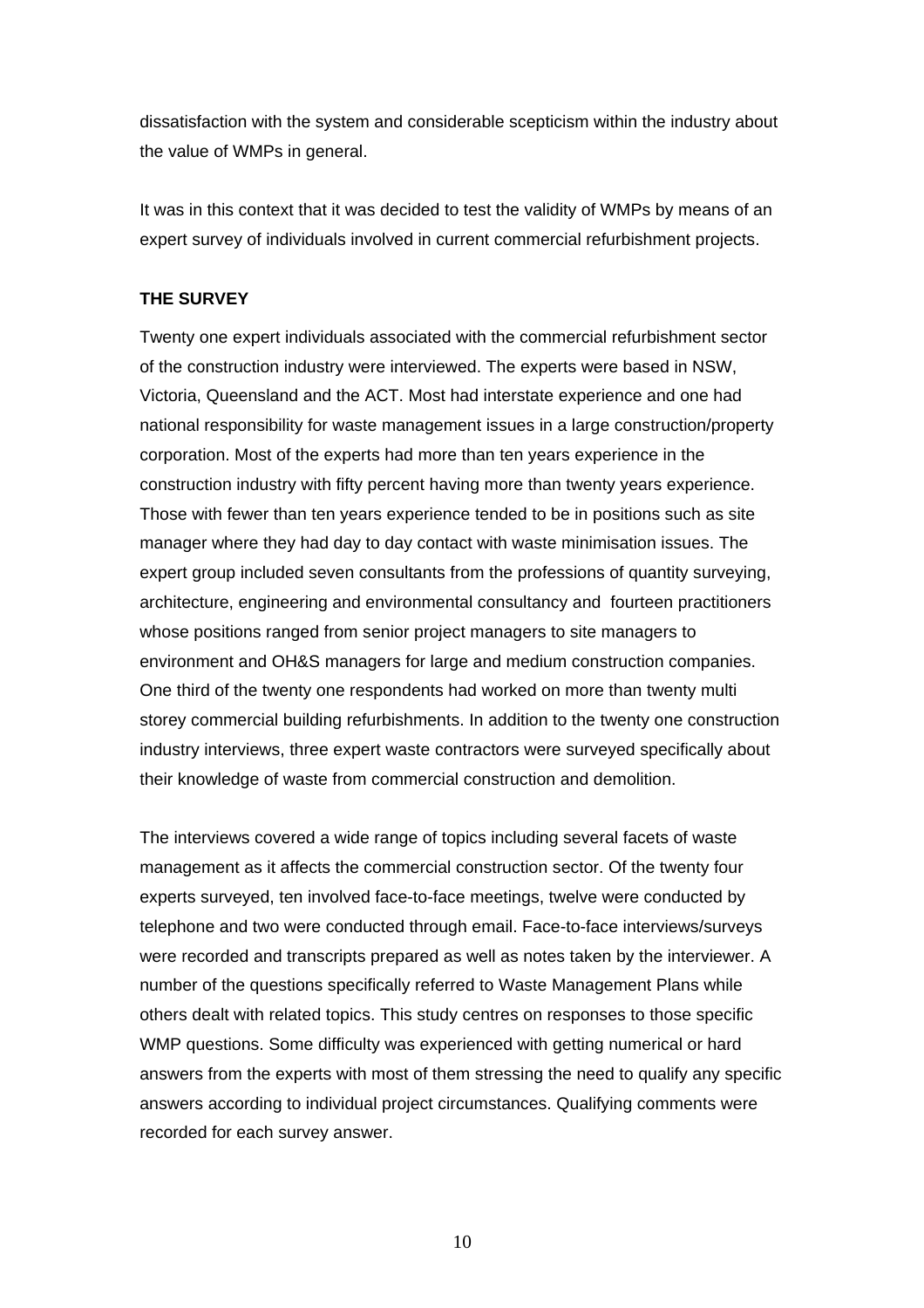#### **FINDINGS OF THE SURVEY**

Generally the responses received from the expert interviewees showed a broad divergence in attitudes and priorities with regard to waste minimisation. Some experts specifically saw themselves as having the role of promoting reuse and recycling of construction material. These tended to be either the environmental consultants or managers charged by their companies with particular responsibility for environmental matters. Other respondents, especially construction and site managers among the practitioner group, stressed that their main driver with respect to waste management was profitability. They suggested they would readily take up any recycling initiatives which could be proven to pay for themselves.

On the relatively simple question of how often do you see WMPs required for commercial refurbishment projects there was a surprisingly wide spread of answers from the expert respondents with a skew towards each end of the distribution. In other words, very few respondents gave answers in the middle of the range. The responses exhibited a bipolar distribution with approximately similar numbers saying that WMPs were required for all projects as those who said they were not required or rarely required. Specifically 38% of respondents said that WMPs were required for all the commercial refurbishment projects that they had been involved with and a surprisingly comparable 38% of expert respondents said that WMPs were either not required at all or required in less than 25% of cases. It may be that the latter respondents were thinking of fully internal refurbishment projects with no external construction work involved. These projects may sometimes be treated as fully internal matters which may not require Development Approval and therefore there would be no legal requirement for a WMP.

Those respondents who said that WMPs were required for 100% of their projects were also very likely to have strong in house monitoring of waste processes. None of the interviewees reported an effective process of monitoring WMPs by local councils and 39% of respondents reported that WMPs were not monitored at all in any effective way. The remainder of those surveyed (61%) reported various systems of in house monitoring based on site records, tip receipts, monthly returns, QA evaluation systems or Green Star rating requirements. Several of the interviewees reported the use of more than one of these monitoring processes. Minimal external auditing was reported other than that required for 'green ratings'. One consultant referred to stories of builders using a single waste management plan for all projects without any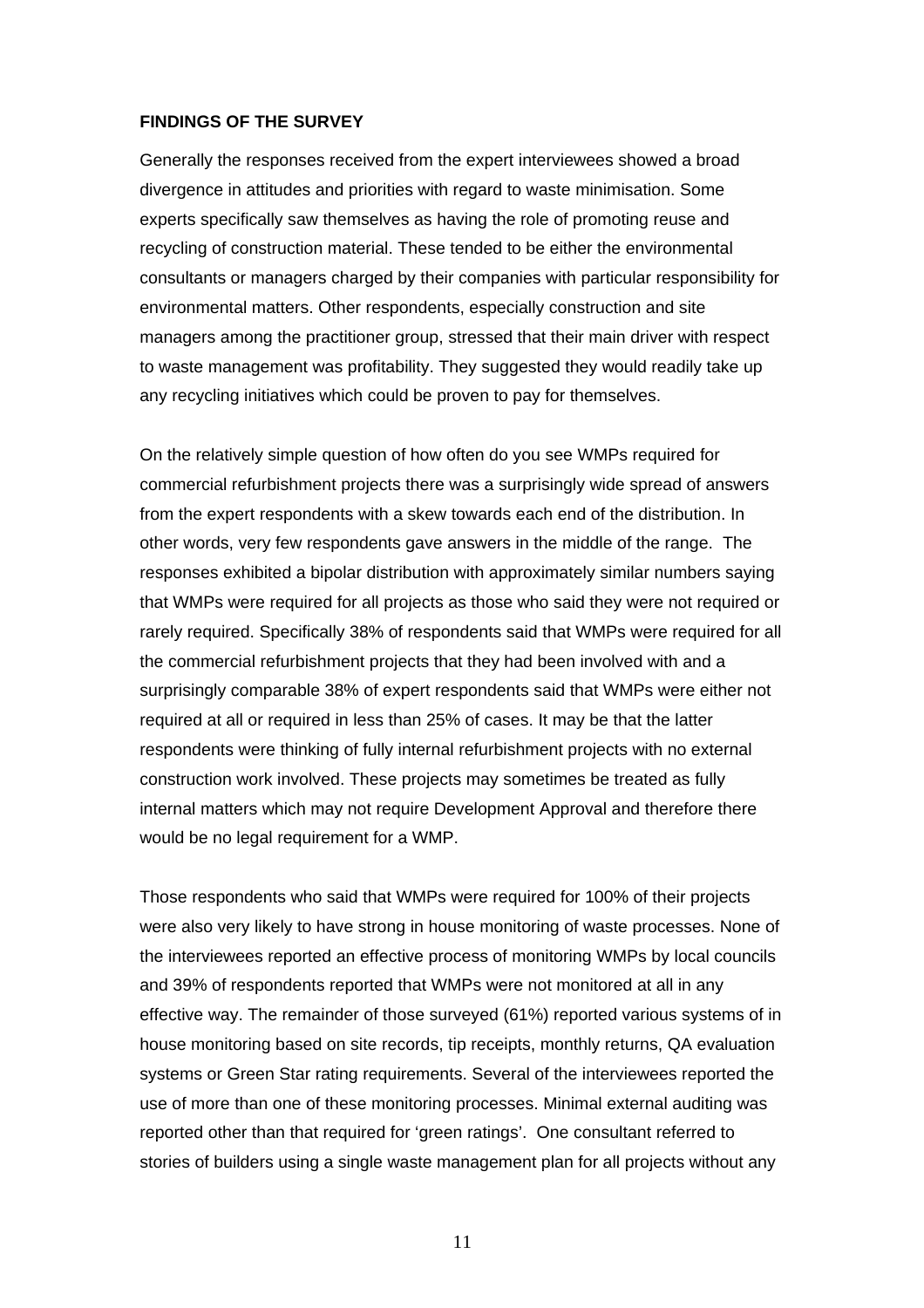modification for the individual construction job - *"some builders put the same Waste Management Plan in to Council every time and don't even change the figures".*

The three waste contractors among the experts were asked whether the Waste Management Plans required by Councils for commercial construction projects had affected their own reporting regimes. Two of the experts answered in the negative. The third waste contractor stated that his 'tier one customers', that is, publicly listed companies, always required reporting. However for 'tier 2 and 3 customers', the requirement for reporting waste management would average out at 50%. The contractor stressed that the Waste Management Plans were always compiled in consultation with the project developers.

There was no significant correlation between respondents coming from the state of New South Wales where considerably higher waste levies are in place (as shown in Table 1) and the prevalence of the use of WMPs or the rate at which they are monitored. This in itself indicates that the cost of sending waste to landfill is not yet a significant driver of waste minimisation practice. Only one respondent nominated waste levies as a significant incentive to waste minimisation. By contrast 67% of respondents nominated cost as the principle incentive for engaging in reuse or recycling practices on their building projects. When questioned further on the topic it was indicated that many favoured recycling efforts that resulted in a net return in dollar terms rather than a reduction in fees like waste levies which they regarded as overheads.

### *Insert Fig.1 here*

#### *Insert Fig.2 here*

There was no evidence of an industry consensus on the best system for monitoring and tracking waste on commercial refurbishment projects. There was, however, considerable scepticism about the current regulatory system and its inability to deliver productive outcomes. No consensus existed on a standard method of measuring waste outcomes in order to make cross project comparisons. Only one out of twenty one construction industry experts surveyed reported that his company collected data on waste outcomes from their projects in order to produce a baseline record for future projects.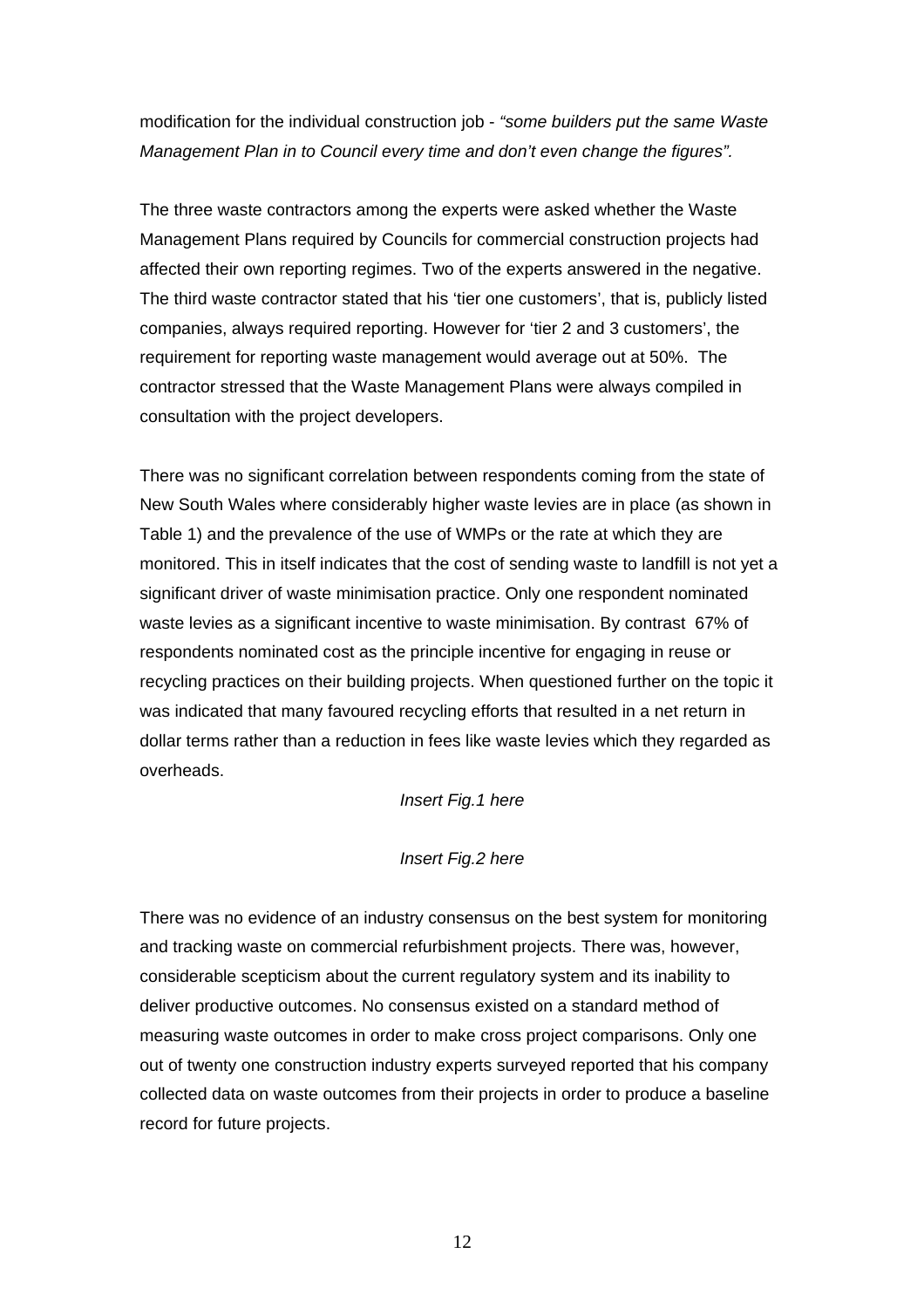Suggestions from the respondents to improve the current situation included imposition of uniform requirements across local government areas, encouraging good waste record keeping on site, spot checks for verification of records and some form of third party audit to ensure the integrity of the data on which the system is based.

#### **DISCUSSION OF FINDINGS**

The survey gave an indication that, in some quarters at least, the WMP is regarded merely as compliance paperwork which has no real effect on outcomes. While the requirement to produce a WMP may have some initial educative value, their continued production for each new project without a system of feedback or evaluation is unlikely to have significant ongoing positive effect.

Simple cost incentive seems to be the main reason why the greater quantity (80 to 100%) of intrinsically valuable metallic items from construction waste are commonly recovered. Similarly concrete and other bulky materials are being increasingly recycled because the recycling process can be shown to generate net savings. Being cost neutral, however, was often not regarded by practitioners as sufficient incentive for a recycling effort unless green ratings or other external auditing systems were involved.

On construction sites waste is measured either by weight or by volume or by number of skips depending on the circumstances. As a consequence there is little in the way of standardised project data which can be used to build historical records of reuse and recycling rates in commercial refurbishments. Establishing performance benchmarks is an area where considerable research needs to be done.

 Without such research and the establishment of benchmarks it is difficult to see WMPs having any effect other than a cosmetic one in terms of the overall management of the construction and demolition waste stream. Specifically little improvement is likely to be generated on the complex waste management of refurbishment projects.

#### **CONCLUSION**

An ethos of participation is essential for sustainable waste management. If waste management plans are regarded as mere formalities required for council approval,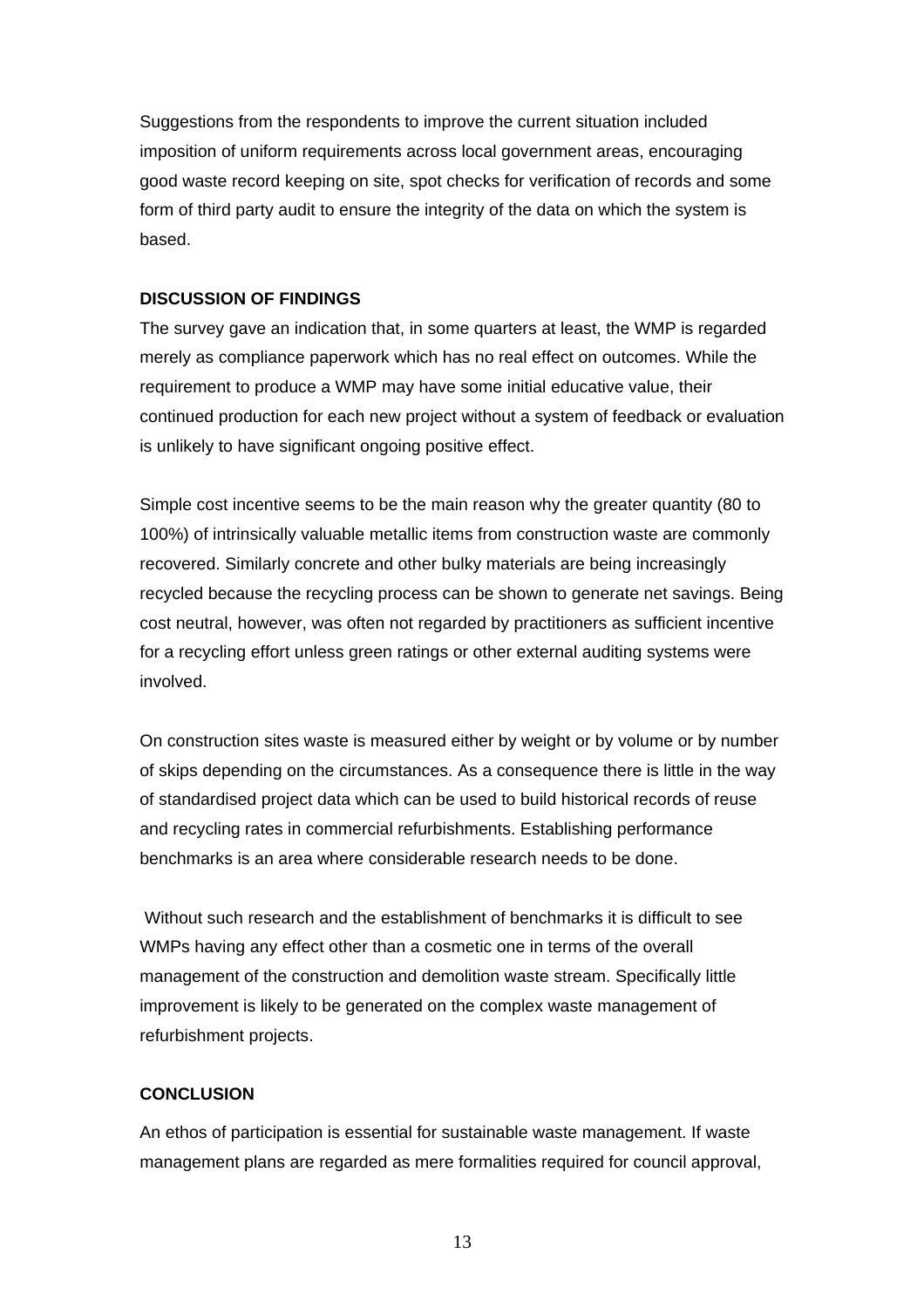then little is achieved by insisting on their production for each new project. They may of course have an educational effect at least initially. They may work as a consciousness raising tool and indeed local councils may see this as their principal purpose. It is evident, however, that they do not act as an effective means of estimating, measuring, monitoring and tracking waste outcomes from commercial refurbishments. This study indicates that making improvements in the sustainability of waste management on projects is either done at the instigation of responsible construction companies with committed clients or else it is largely not done at all. Regulatory authorities do not have the time or the personnel to do ongoing monitoring of outcomes from projects.

The renovation and refurbishment of commercial buildings is likely to increase as a portion of overall construction and consequently remain a significant generator of waste sent to landfill. If the environmental performance of the sector is to be improved then new mechanisms will need to be found to encourage recycling and reuse and discourage sending large amounts of bulky material to landfill sites. It is evident that so far waste levies have had little effect on the quantities of material diverted from landfill. Nevertheless there is a willingness to change processes if the change is beneficial to a project's profitability. The industry and researchers need to cooperate to develop new standardised and transparent systems for tracking the outcome of the construction process. In addition there is a need for information on best practice waste minimisation techniques to be broadly spread throughout the industry. One of the drivers for this sort of information diffusion is likely to be the increased use of the internet by construction companies. An opportunity exists for a portal which brings people with a need for recycled material into contact with those who renovate and demolish buildings. Such processes can assist in closing the loop on the construction cycle by making refurbishment and demolition by-products the feedstock for new construction.

#### **REFERENCES**

Anderson, J., and Mills, K. (2002). "Refurbishment or redevelopment of office buildings? Sustainability comparisons." BRE, London.

Andrews, S. (1998). "Waste Wise Construction Program Review: A report to ANZECC." Commonwealth Department of the Environment, Canberra. Australian Bureau of Statistics. (2003). "The WasteWise construction program." ABS

Yearbook 2003, 620-622.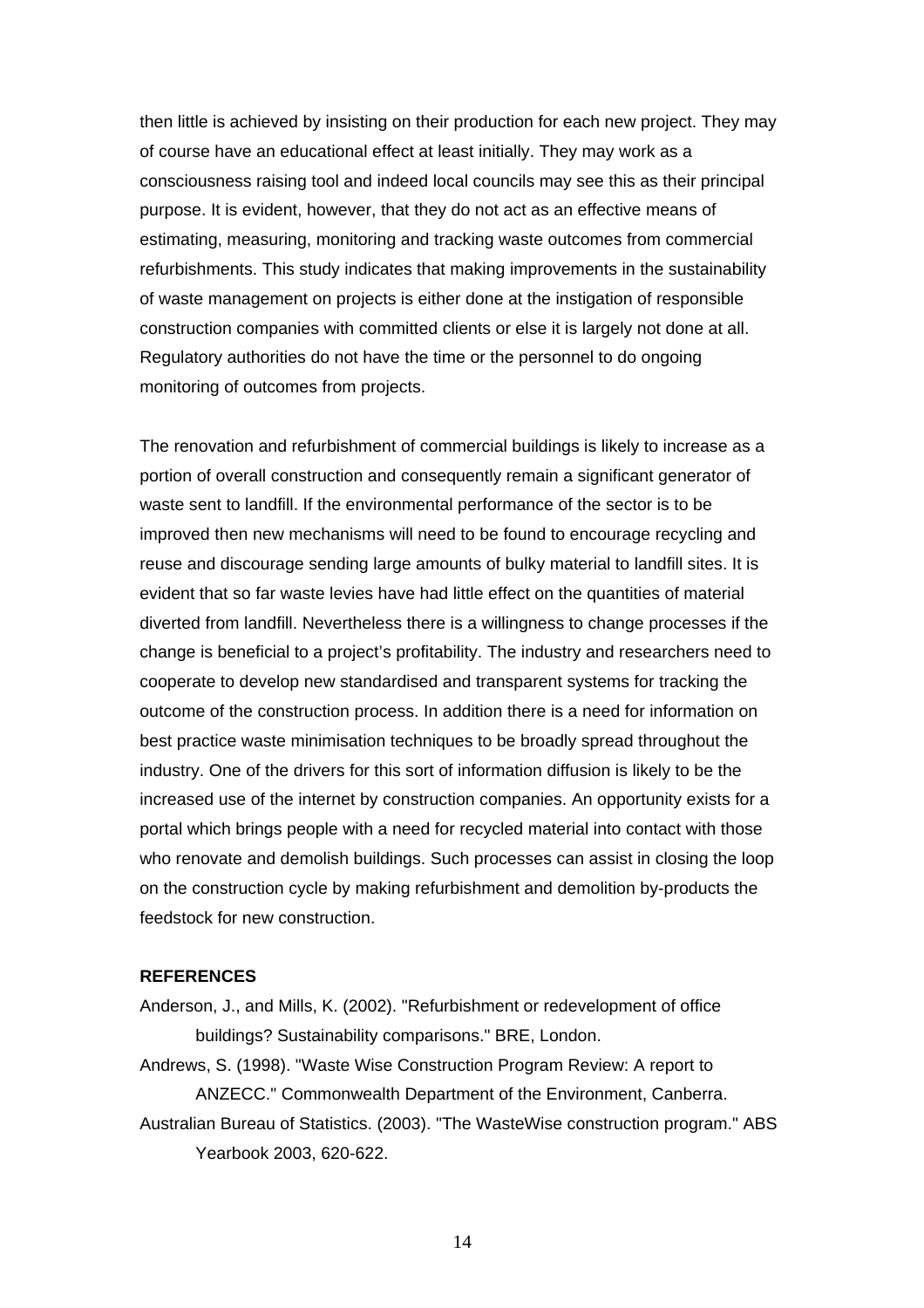- Australian Government Productivity Commission. (2006). "Waste Management, Draft Report." Canberra.
- Building Research Establishment. (2006). "SMARTwaste." BRE. Available at http://www.smartwaste.co.uk/ Accessed 3<sup>rd</sup> August 2006.
- CB Richard Ellis Pty Ltd. (2006). "Market View Sydney Metropolitan Office." M. Ciesielski, ed. Available at

http://www.cbre.com.au/research/MarketView/sydney/ Accessed 3<sup>rd</sup> August 2006.

Chandrakanthi, M., Hettiaratchi, P., Prado, B., and Ruwanpura, J. Y.

(2002)."Optimization of the waste management for construction projects using simulation." *Simulation Conference, 2002. Proceedings of the Winter*, 1771- 1777.

Council of the City of Sydney. (2005). "Policy for Waste Minimisation in New Developments." Available at http://www.cityofsydney.nsw.gov.au/Development/PlanningControlsCondition s/DevelopmentPolicies.asp#link253 Accessed 3<sup>rd</sup> August.

- Faniran, O. O., and Caban, G. (1998). "Minimizing waste on construction project sites." *Engineering, Construction and Architectural Management*, 5(2), 182- 188.
- Hurley, J. (2004). "Valuing the Predemolition Audit." *Deconstruction and Building Materials Reuse Conference*, Oakland California.
- Hurley, J., and Hobbs, G. (2006). "UK Country Report on Deconstruction." Deconstruction: Techniques, Economics, and Safety, C. J. Kibert, A. Chini, and C. Hendriks, eds.
- Jones Lang LaSalle. (2005). "Building Refurbishment Repositioning Your Asset for Success." Available at http://www.joneslanglasalle.com.au/engb/research/researchabstract?artid=1749 Accessed 3<sup>rd</sup> August 2006.
- Kibert, C. J., Sendzimir, J. and Guy, B. (2000). "Construction ecology and metabolism: natural analogues for a sustainable built environment." *Construction Management and Economics*, 18(8), 903-916.

Kwan, J., Mallett, H., Mason, S., and Spencer, D. (2001). "Tools for measuring and forecasting waste generated on site. Scoping study (PR083)." CIRIA, London.

Lingard, H., Gilbert, G., and Graham, P. (2001). "Improving solid waste reduction and recycling performance using goal setting and feedback." *Construction Management & Economics*, 19(8), 809-817.

Lingard, H., Graham, P., and Smithers, G. (2000). "Employee perceptions of the solid waste management system operating in a large Australian contracting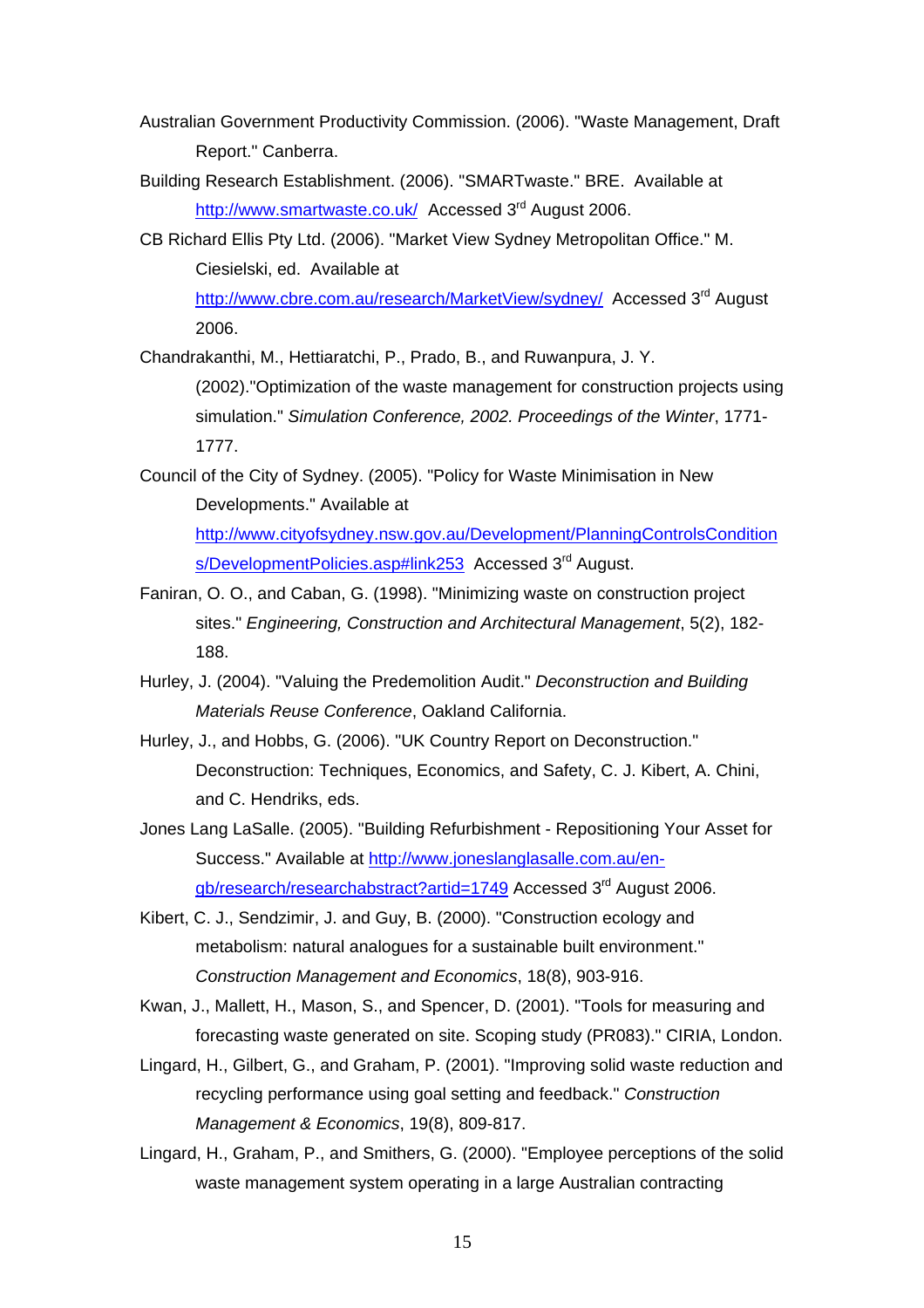organization: implications for company policy implementation." *Construction Management and Economics*, 18(4), 383-393.

- Malin, N. (2006). "Wallboard Recycling Monster Arrives from Europe." Green Source, McGraw Hill Construction.
- Martin, A., and Scott, I. (2003). "The Effectiveness of the UK Landfill Tax." *Journal of Environmental Planning and Management*, 46(5), 673 - 689.
- McDonald, B., and Smithers, M. (1998). "Implementing a waste management plan during the construction phase of a project: A case study." *Construction Management and Economics*, 16(1), 71-78.
- McGrath, C. (2001). "Waste minimisation in practice." *Resources, Conservation and Recycling*, 32(3-4), 227-238.
- Mills, T. H., Showalter, E., and Jarman, D. (1999). "Cost-effective waste management plan." *Cost Engineering*, 41(3), 35-43.
- Seydel, A., Wilson, O. D., and Skitmore, R. M. (2002). "Financial Evaluation of Waste Management Methods: A Case Study." *Journal of Construction Research*, 3(1), 167-179.
- Shen, L. Y., Tam, V. W. Y., Tam, C. M., and Drew, D. (2004). "Mapping Approach for Examining Waste Management on Construction Sites." *Construction Engineering and Management*, 130(4), 472-481.
- Teo, M. M. M., and Loosemore, M. (2001). "A theory of waste behaviour in the construction industry." *Construction Management & Economics*, 19(7), 741- 751.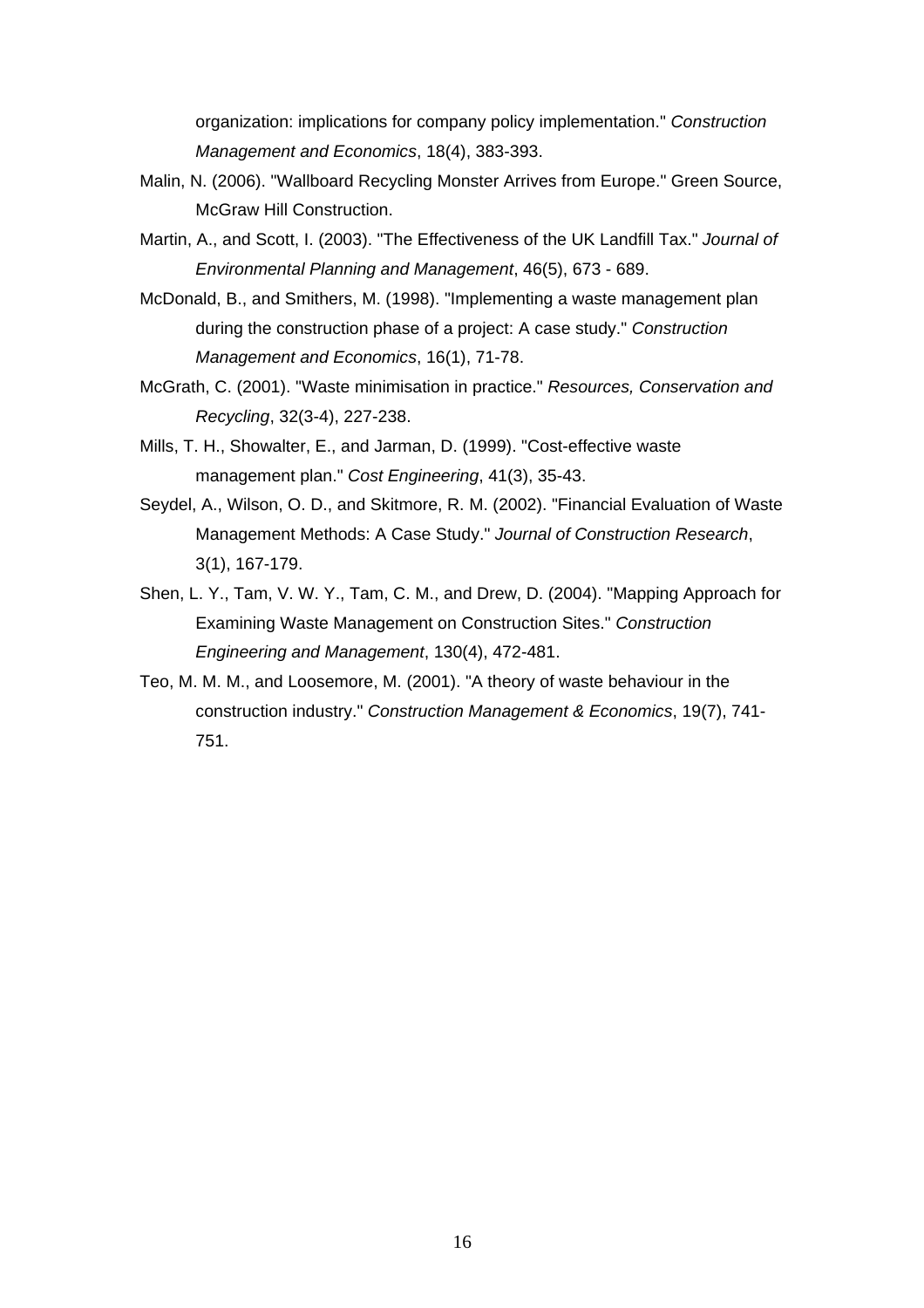

**Fig. 1 - Much construction waste still leaves sites unsorted**  Photo A. O'Donnell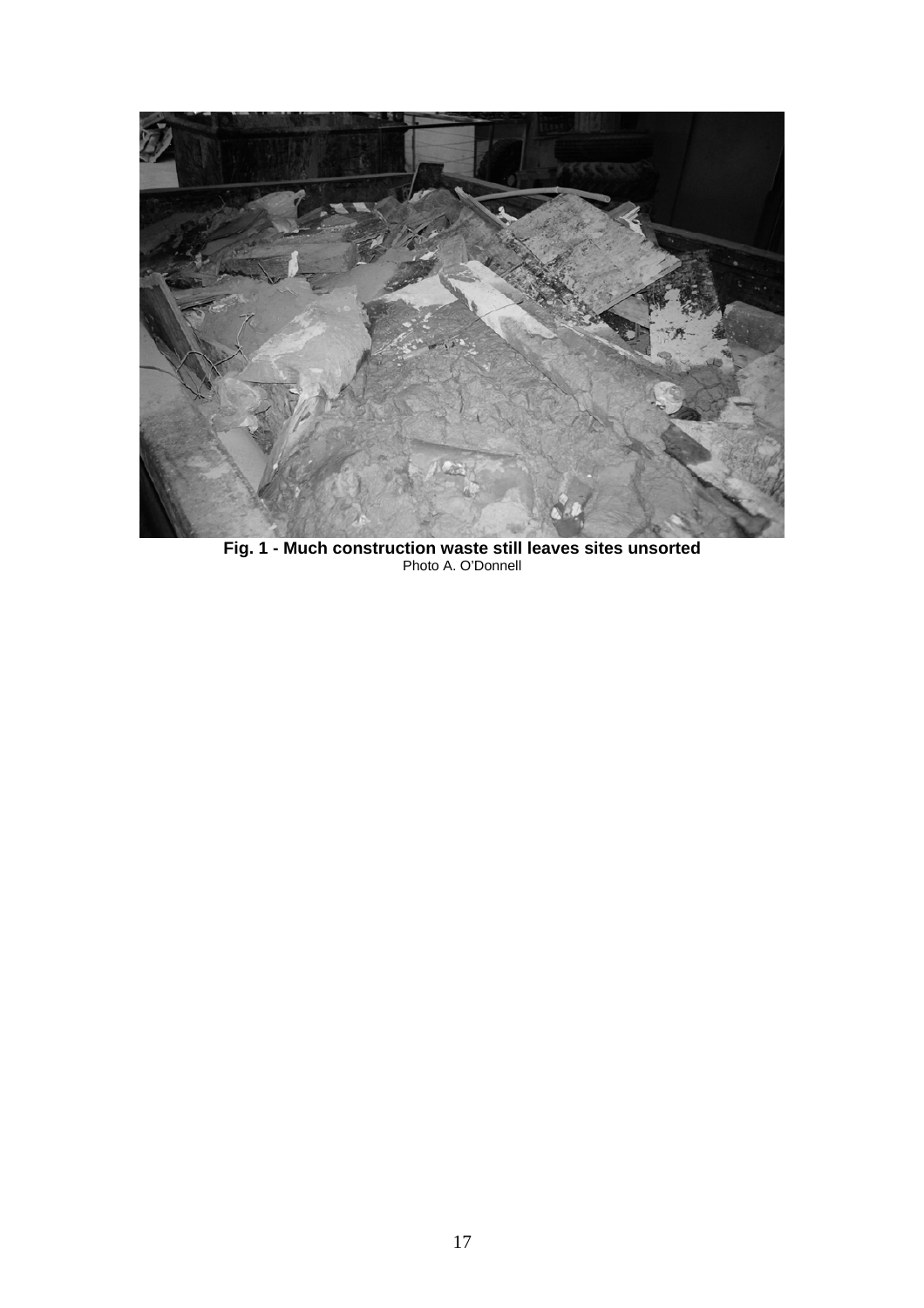

**Fig. 2 – High value metal items commonly sorted**  Photo A. O'Donnell